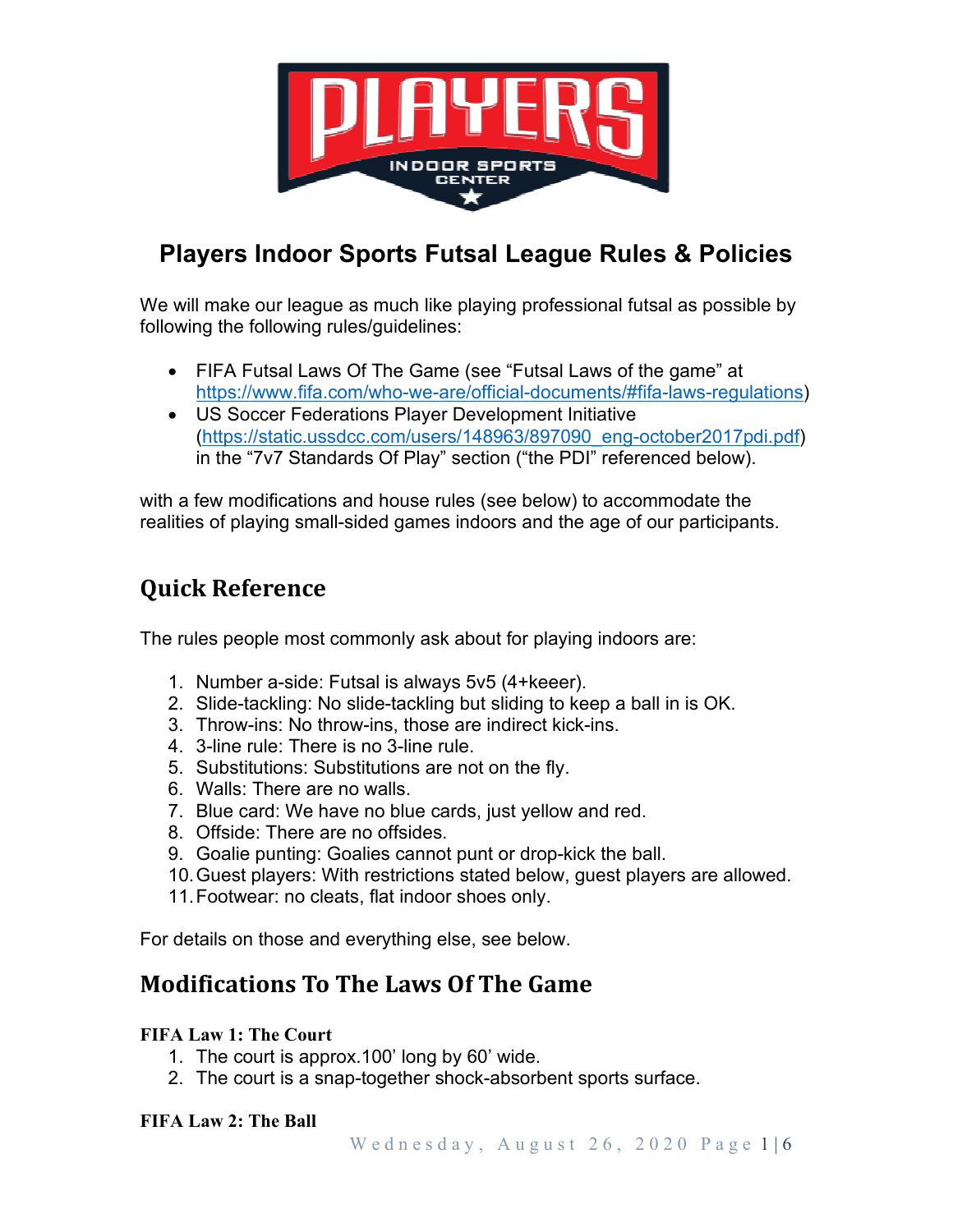- 1. We will use the following age-appropriate ball sizes:
	- a. Up to U10 = Size 3 if requested by both teams
	- b. In all other cases = Size 4.

### **FIFA Law 3: The Players**

- 1. Birth year ages apply, see http://illinoisyouthsoccer.org/age-group-chart.
- 2. EVERY PLAYER must sign a waiver before participation
- 3. We play 5v5 (4+keeper) at all ages.
- 4. No max roster size but max 10 players allowed at each game (see Rationale below).
- 5. A player can only be rostered on one team but similar age+gender+ability players rostered on other teams in our league are allowed to guest-play at games (see Rationale below).
- 6. We do not require each team to provide a roster to the ref before each match.

### **FIFA Law 4: The Players' Equipment**

- 1. Each team must have a dark shirt and a light-colored shirt at every game.
- 2. Numbers are not required on jerseys.
- 3. All players on a team must wear the same color shirt as each other.
- 4. In the event of a color clash, if neither team volunteers then a coin toss will decide which team changes.
- 5. Indoor shoes are required NO cleats or molded shoes allowed.

### **FIFA Law 5: The Referee**

1. No changes

### **FIFA Law 6: The Other Match Officials**

1. There will be no other match officials, just one center referee.

### **FIFA Law 7: The Duration Of The Match**

- 1. Each match will be two 20-minute halves, running clock.
- 2. Each team is allowed to call one 1-minute timeout per game during which time the clock will not be stopped.
- 3. Timeouts are not allowed to be called in the last 3 minutes of the game.
- 4. There will be no additional time added for stoppages of any kind.

### **FIFA Law 8: The Start And Restart Of Play**

1. No changes.

### **FIFA Law 9: The Ball In And Out Of Play**

1. No changes.

### **FIFA Law 10: Determining The Outcome Of A Match**

- 1. A match result is determined strictly by goal difference unless a team forfeits.
- 2. The league standings will be based on 3 points for a win, 1 for a tie, and 0 for a loss.
- 3. Max goal difference of 10 will be recorded to discourage teams from running up the score.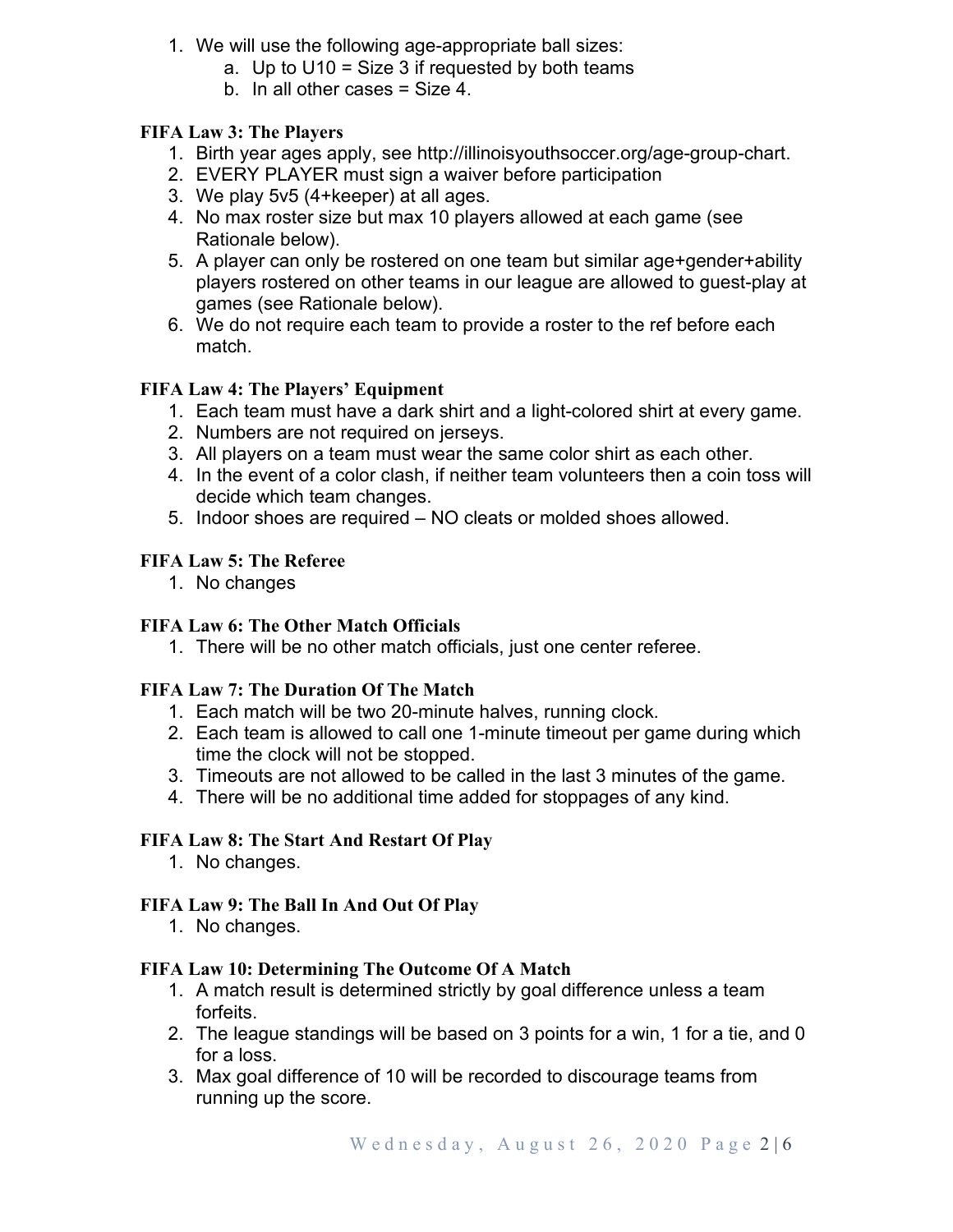- 4. Goal difference up to a max of 10 per game will be considered if/when necessary to determine a tiebreaker for league champion.
- 5. When teams play different numbers of games in a season their points and goal differences will be averaged to allow equivalent comparison before standings are determined.

### **FIFA Law 11: Offside**

1. No changes (there is no offside in futsal).

### **FIFA Law 12: Fouls And Misconduct**

- 1. No changes BUT it's worth noting since there is no equivalent in regular soccer that an indirect free kick is awarded if a goalkeeper commits any of the following offences:
	- a. Controls the ball with the hands, arms or feet in his/her own half of the pitch for more than four seconds.
	- b. After playing the ball, wherever on the pitch, touches it again in his/her own half of the pitch after it has been deliberately played to the goalkeeper by a team-mate without an opponent playing or touching it.

### **FIFA Law 13: Free Kicks**

1. No changes BUT it's worth noting since there is no equivalent in regular soccer that a direct free kick beginning with the sixth accumulated foul is awarded for the sixth accumulated foul and all subsequent such fouls committed by a team in each period. However, if the sixth or subsequent accumulated foul is committed inside the offender's penalty area, a penalty kick is awarded instead.

### **FIFA Law 14: The Penalty Kick**

1. No changes.

### **FIFA Law 15: The Kick-In**

1. No changes.

### **FIFA Law 16: The Goal Clearance**

1. If the goalkeeper throws the ball directly over the halfway line, an indirect free kick is awarded to the opposing team, to be taken from the place where the ball crossed the halfway line.

### **FIFA Law 17: The Corner Kick**

1. No changes.

## **Adopted/Modified PDI Rules** *(see the PDI for all details)*

### **PDI Rule 1: Concussion Initiative**

- 1. We do not allow heading the ball **at any age**.
- 2. A deliberate header will result in an indirect free kick for the opposing team.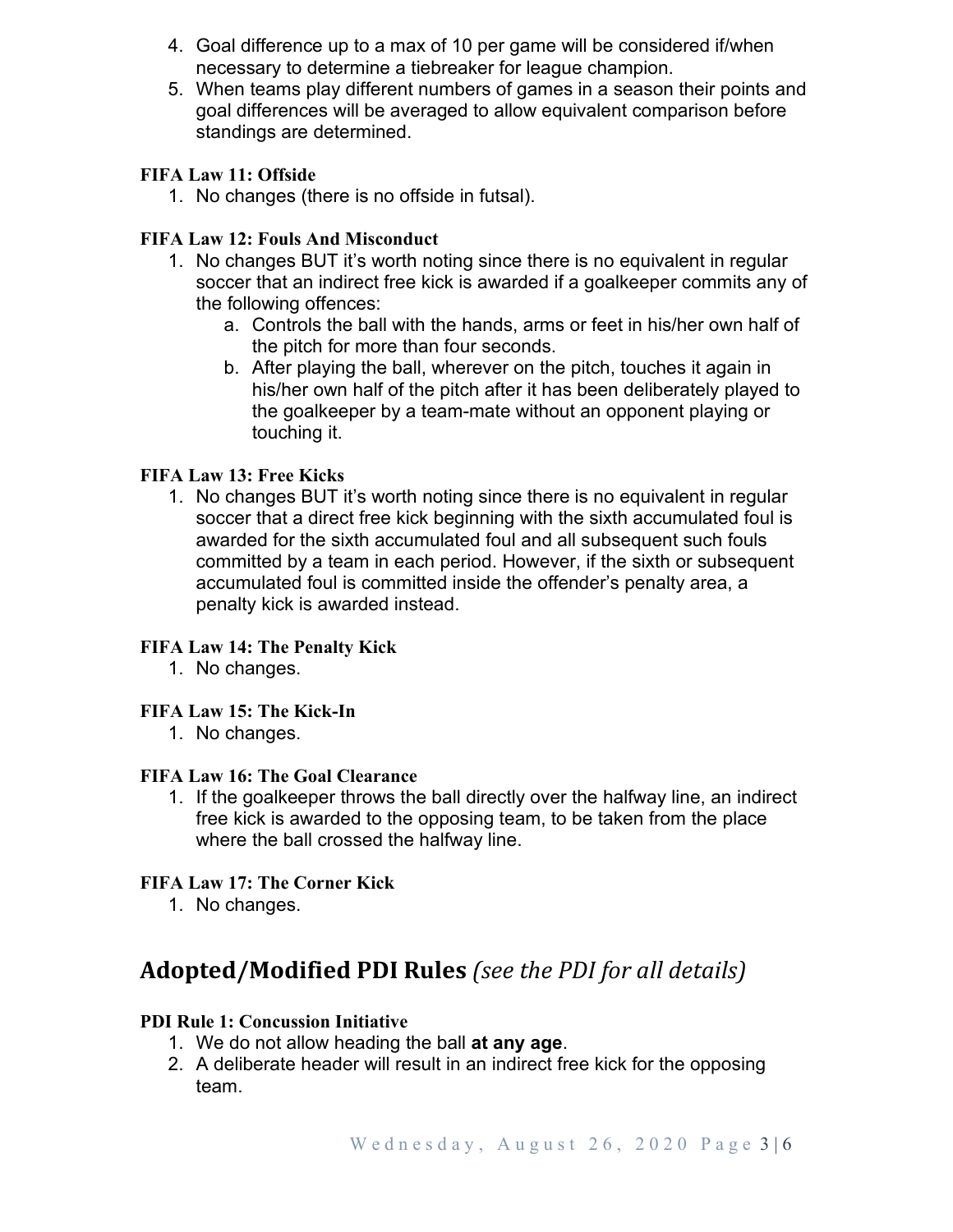### **PDI Rule 2: Build Out Line**

1. No changes (there is no build out line in futsal).

### **PDI Rule 3: Goalkeeper Restarts** *(under "Build Out Line" in the PDI)*

- 1. Goalkeepers are not allowed to punt or drop-kick the ball.
- 2. If a goalkeeper punts or drop kicks the ball, an indirect free kick should be awarded to the opposing team from the spot of the offense.
- 3. If the punt or drop kick occurs within the goal area, the indirect free kick should be taken from the free kick spot at the tip of the penalty arc.

## **Additional House Rules**

### **House Rule 1: Sliding**

- 1. No slide-tackling is allowed.
- 2. Sliding to stop the ball is allowed as long as you are not within 5 yards of another player and a safe distance from the wall.
- 3. If a player breaks this rule, it shall be treated as a foul.

#### **House Rule 2: Blue Cards**

1. There are no blue cards, only yellow and red.

#### **House Rule 3: The 3 Line Rule**

1. There is no 3-line rule in futsal.

#### **House Rule 4: Add a player**

- 1. When down by 5 goals or more, the losing team can, at their own discretion but after informing the referee, add a player until the goal difference gets down to 2 at which time the extra player must leave the field.
- 2. If a team adds a player, the final score will be recorded as the 5-goaldifference that was in place the first time a player was added.
- 3. Only 1 additional player is allowed total, regardless of score.

### **House Rule 5: Sidelines**

- 1. Only rostered players and a maximum of 2 coaches may be on the sidelines during the game.
- 2. All other spectators should remain off the turf surface and behind the closed door to the field.
- 3. No additional player equipment aside from a game ball and a water bottle should be brought.onto the field of play, this includes extra balls and player bags.

#### **House Rule 6: Entering/leaving the field**

- 1. Pre-game warm-ups are very limited, and all players should be ready to play directly after the previous game.
- 2. Play will start at the scheduled start time and end on time, NO exceptions.
- 3. Keep bench doors closed at all times, except during substitution.
- 4. "Jumping the Boards" is not permitted.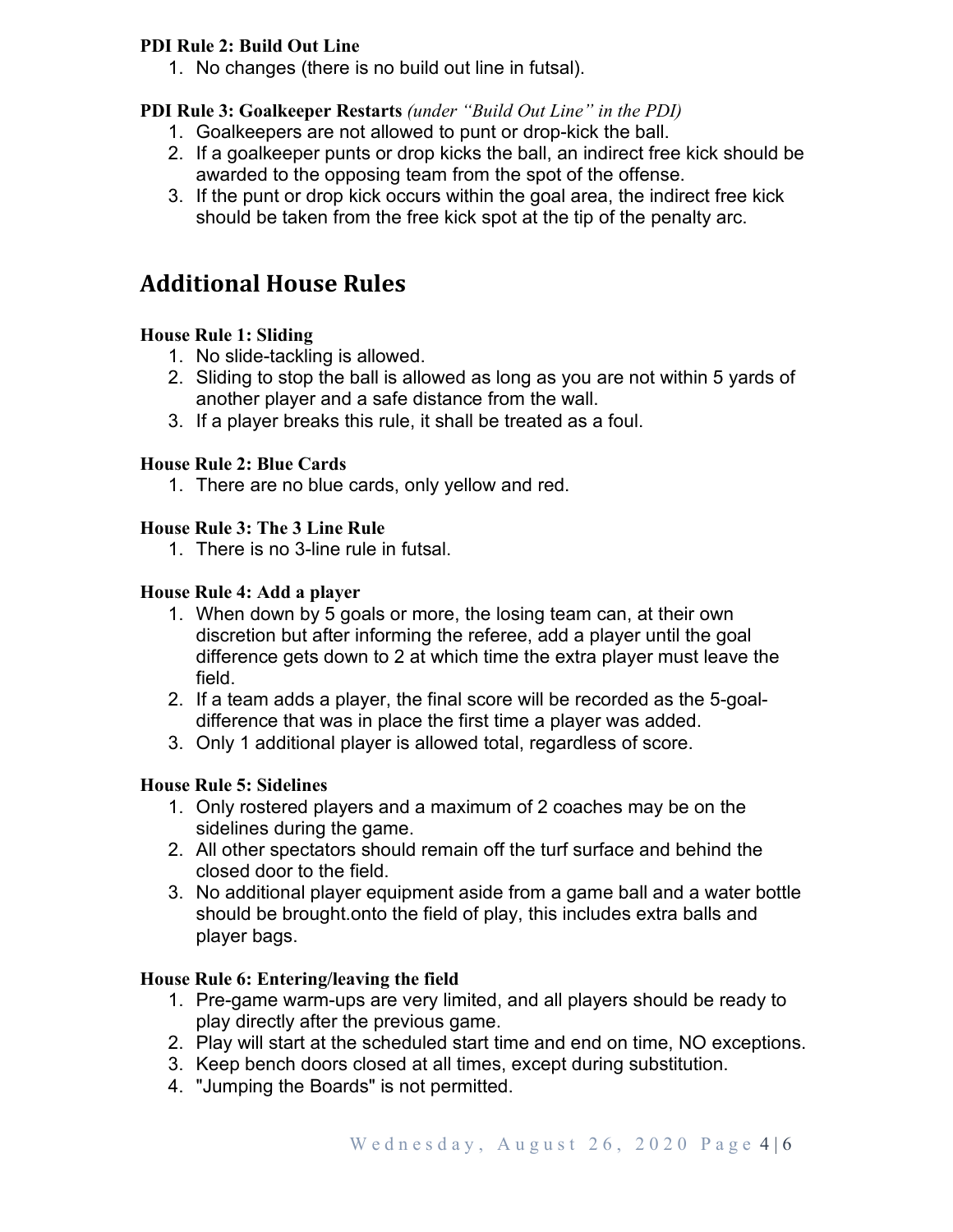5. Teams must leave the bench area as soon as possible to allow for sanitization of the bench area and the next team's fast access to the bench.

### **House Rule 7: Age/Gender Differences Between Teams**

- 1. We will schedule as many games as possible between as similar ability teams as possible with as little difference in age or gender as possible, unless a team requests to play up a year or a girls requests to play boys.
- 2. Girls can play on boys or co-ed teams, boys cannot play on girls teams without previous written approval from the league manager.
- 3. A co-ed team is one which has at least 3 girls on the roster and will have all of them play in most games with similar playing time to the boys, otherwise it's considered a boys team even if it has girls on the roster.
- 4. A player can play on a 1-year-older team but be aware they might then need to play against a team that's older still.
- 5. A team may be scheduled to play against a similar-ability (adjusted for gender) team of a different gender.
- 6. A team may be scheduled to play against a similar-ability (adjusted for age) team that is no more than 1 year older or 1 year younger (except for high-school age teams where the age difference could be greater).
- 7. When 1 team requests a size 4 ball and the other size 5, the size 5 ball will be used.

### **House Rule 8: Tiebreakers**

- 1. Individual games do not require tiebreakers, they can and in a draw.
- 2. For league standings tiebreakers will be decided in the following order:
	- a. head to head results between the tied teams
	- b. ONLY if all teams have same number of head to head games: goal difference in head to head games
	- c. ONLY if all teams have same number of head to head games: goals against in head to head games
	- d. goal difference in pool play games
	- e. goals against in pool play games
	- f. coin toss

### **House Rule 9: Age Challenge**

1. If you want to challenge the age of a player on the opposing team, the head coach (and only the head coach, not a parent or team manager of anyone else) must tell the ref before the start of the game. If the challenged coach cannot produce proof of the challenged player's age then that player must not play the game. Please do not do this frivolously as it creates a negative environment and in 99% of cases you're just plain wrong and the challenged player IS age-appropriate, no matter what you might think otherwise. Also be sure that YOU have all of your documentation with you before you challenge another coach as (s)he will almost certainly immediately challenge the age of your players in return.

### **House Rule 10: Social Distancing**

- 3. Max 1 spectator allowed per player.
- 4. All social distancing guidelines must be followed.
- 5. Masks must be worn to enter the building.